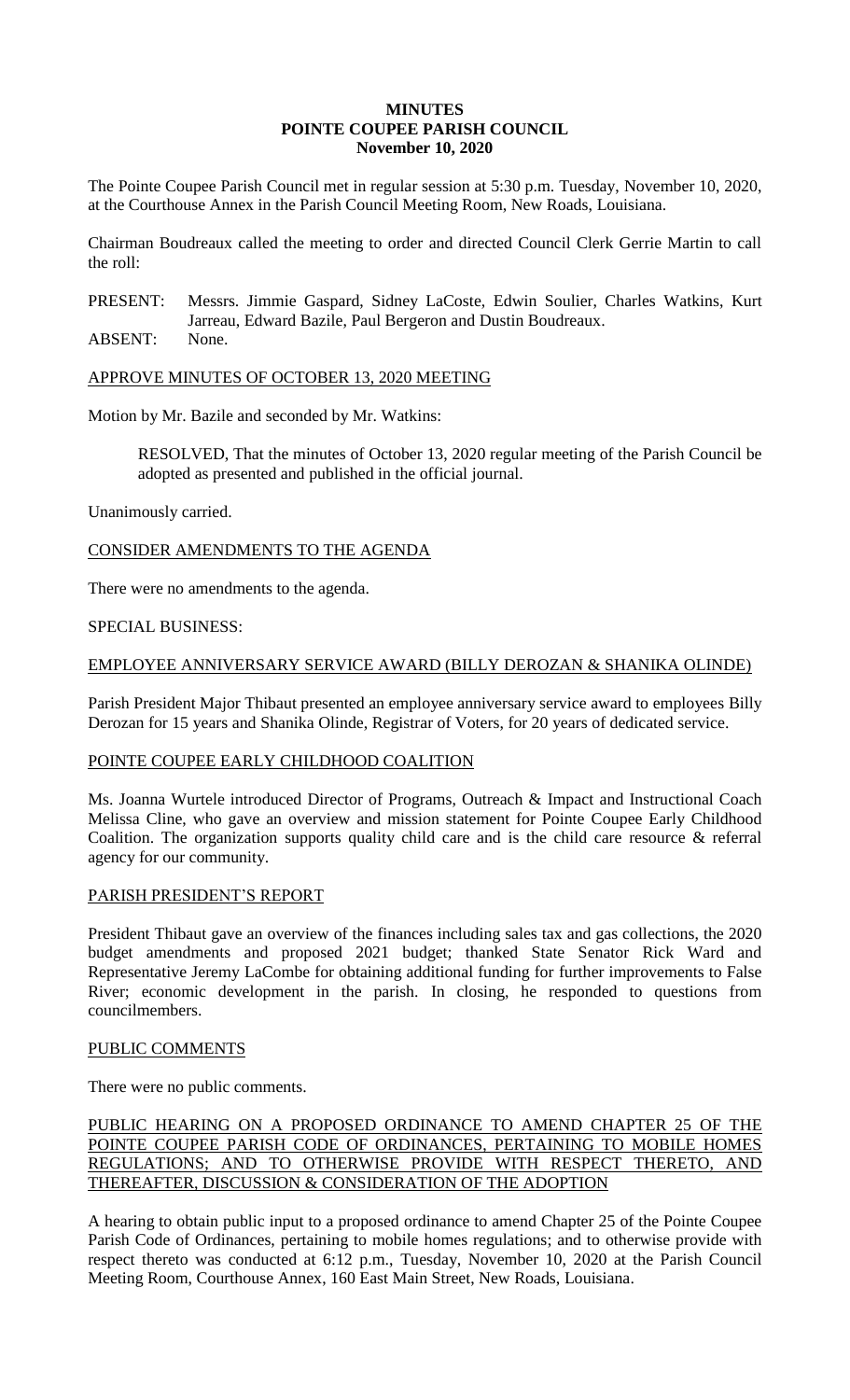November 10, 2020 2

Chairman Boudreaux discussed the proposed changes made to the ordinance, and Councilman Bergeron suggested the removal of the specific width and length of a mobile home from Section  $25-1$  (a).

There were no objections received orally or written to the ordinance.

Motion by Mr. Boudreaux and seconded by Mr. Bergeron:

RESOLVED, That the amendments to a proposed ordinance to amend Chapter 25 of the Pointe Coupee Parish Code of Ordinances, pertaining to mobile homes regulations; and to otherwise provide with respect thereto be accepted by the Pointe Coupee Parish Council.

The Chairman called for a roll call vote that resulted as follows:

YEAS: Messrs. Gaspard, LaCoste, Soulier, Watkins, Jarreau, Bazile, Bergeron and Boudreaux.

NAYS: None.

ABSENT: None.

On a vote of 8-0-0, the motion carried.

Motion by Mr. Bergeron and seconded by Mr. Bazile:

RESOLVED, That a proposed ordinance to amend Chapter 25 of the Pointe Coupee Parish Code of Ordinances, pertaining to mobile homes regulations; and to otherwise provide with respect thereto be adopted with amendments by the Pointe Coupee Parish Council.

The Chairman called for a roll call vote that resulted as follows:

YEAS: Messrs. Bergeron, Bazile, Jarreau, Watkins, Soulier, LaCoste, Gaspard and Boudreaux.

NAYS: None. ABSENT: None. On a vote of 8-0-0, the motion carried.

INTRODUCTION OF ORDINANCE(S):

A PROPOSED ORDINANCE TO AMEND THE POINTE COUPEE PARISH CODE OF ORDINANCES, PERTAINING TO AMENDING THE POINTE COUPEE PARISH GOVERNMENT 2020 OPERATING BUDGET OF REVENUES AND EXPENDITURES, ADOPTING THE 2021 OPERATING BUDGET OF REVENUES AND EXPENDITURES AND ADOPTING THE 2021 CAPITAL BUDGET (PUBLIC HEARING DECEMBER 8, 2020)

NOTICE OF INTRODUCTION OF ORDINANCE AND PUBLIC HEARING

NOTICE IS HEREBY GIVEN that a proposed ordinance to amend the Pointe Coupee Parish Code of Ordinances, pertaining to amending the Pointe Coupee Parish Government 2020 operating budget of revenues and expenditures, adopting the 2021 operating budget of revenues and expenditures and adopting the 2021 capital budget has been introduced before the Pointe Coupee Parish Council, and that a public hearing will be held relative thereto at 5:30 p.m., Tuesday, December 8, 2020 at the Parish Council Meeting Room, Courthouse Annex, 160 East Main Street, New Roads, Louisiana, after which said ordinance may be considered for adoption. All interested persons are urged to attend.

#### A PROPOSED ORDINANCE TO AMEND CHAPTER 5, SECTION 5-18 OF THE POINTE COUPEE PARISH CODE OF ORDINANCES, PERTAINING TO FALSE RIVER AIR PARK COMMISSION (PUBLIC HEARING DECEMBER 8, 2020)

## NOTICE OF INTRODUCTION OF ORDINANCE AND PUBLIC HEARING

NOTICE IS HEREBY GIVEN that a proposed ordinance to amend Chapter 5, Section 5-18 of the Pointe Coupee Parish Code of Ordinances, pertaining to False River Air Park Commission; and to otherwise provide with respect thereto has been introduced before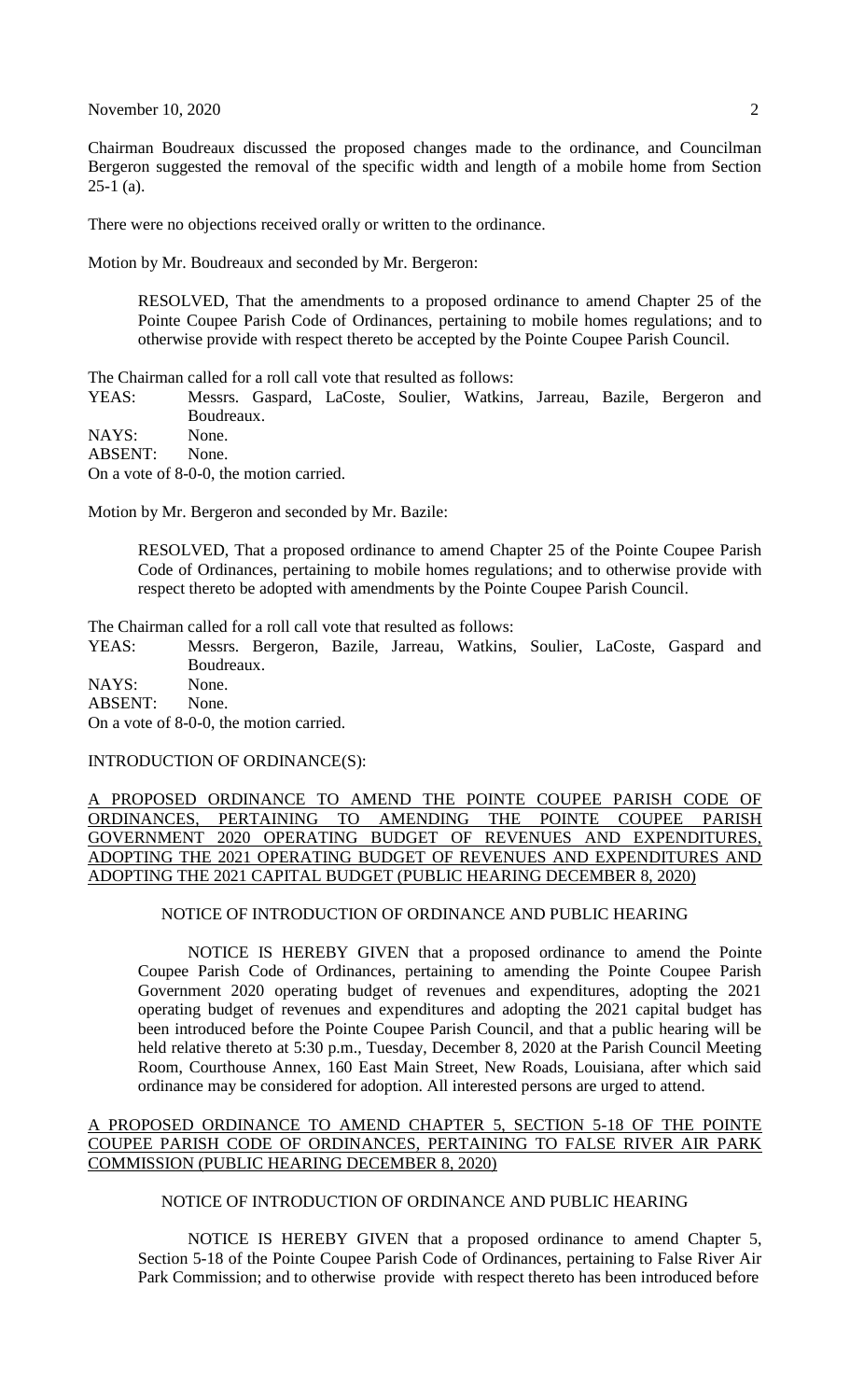the Pointe Coupee Parish Council, and that a public hearing will be held relative thereto at 5:30 p.m., Tuesday, December 8, 2020 at the Parish Council Meeting Room, Courthouse Annex, 160 East Main Street, New Roads, Louisiana, after which said ordinance may be considered for adoption. All interested persons are urged to attend.

#### A PROPOSED ORDINANCE TO REPEAL CHAPTER 12 OF THE POINTE COUPEE PARISH CODE OF ORDINANCES, PERTAINING TO HOUSING (PUBLIC HEARING DECEMBER 8, 2020)

#### NOTICE OF INTRODUCTION OF ORDINANCE AND PUBLIC HEARING

NOTICE IS HEREBY GIVEN that a proposed ordinance to repeal Chapter 12 of the Pointe Coupee Parish Code of Ordinances, pertaining to housing; and to otherwise provide with respect thereto has been introduced before the Pointe Coupee Parish Council, and that a public hearing will be held relative thereto at 5:30 p.m., Tuesday, December 8, 2020 at the Parish Council Meeting Room, Courthouse Annex, 160 East Main Street, New Roads, Louisiana, after which said ordinance may be considered for adoption. All interested persons are urged to attend.

### A PROPOSED ORDINANCE TO AMEND CHAPTER 15 OF THE POINTE COUPEE PARISH CODE OF ORDINANCES, PERTAINING TO MISCELLANEOUS PROVISIONS AND OFFENSES (PUBLIC HEARING DECEMBER 8, 2020)

### NOTICE OF INTRODUCTION OF ORDINANCE AND PUBLIC HEARING

NOTICE IS HEREBY GIVEN that a proposed ordinance to amend Chapter 15 of the Pointe Coupee Parish Code of Ordinances, pertaining to miscellaneous provisions and offenses; and to otherwise provide with respect thereto has been introduced before the Pointe Coupee Parish Council, and that a public hearing will be held relative thereto at 5:30 p.m., Tuesday, December 8, 2020 at the Parish Council Meeting Room, Courthouse Annex, 160 East Main Street, New Roads, Louisiana, after which said ordinance may be considered for adoption. All interested persons are urged to attend.

#### A PROPOSED ORDINANCE TO AMEND CHAPTER 20 OF THE POINTE COUPEE PARISH CODE OF ORDINANCES, PERTAINING TO SEWERS AND SEWERAGE DISPOSAL (PUBLIC HEARING DECEMBER 8, 2020)

# NOTICE OF INTRODUCTION OF ORDINANCE AND PUBLIC HEARING

NOTICE IS HEREBY GIVEN that a proposed ordinance to amend Chapter 20 of the Pointe Coupee Parish Code of Ordinances, pertaining to sewers and sewerage disposal; and to otherwise provide with respect thereto has been introduced before the Pointe Coupee Parish Council, and that a public hearing will be held relative thereto at 5:30 p.m., Tuesday, December 8, 2020 at the Parish Council Meeting Room, Courthouse Annex, 160 East Main Street, New Roads, Louisiana, after which said ordinance may be considered for adoption. All interested persons are urged to attend.

#### A PROPOSED ORDINANCE TO AMEND CHAPTER 6, ARTICLE I, SECTION 6-1 OF THE POINTE COUPEE PARISH CODE OF ORDINANCES, PERTAINING TO BUILDING PERMITS (PUBLIC HEARING DECEMBER 8, 2020)

### NOTICE OF INTRODUCTION OF ORDINANCE AND PUBLIC HEARING

NOTICE IS HEREBY GIVEN that a proposed ordinance to amend Chapter 6, Article I, Section 6-1 of the Pointe Coupee Parish Code of Ordinances, pertaining to building permits; and to otherwise provide with respect thereto has been introduced before the Pointe Coupee Parish Council, and that a public hearing will be held relative thereto at 5:30 p.m., Tuesday, December 8, 2020 at the Parish Council Meeting Room, Courthouse Annex, 160 East Main Street, New Roads, Louisiana, after which said ordinance may be considered for adoption. All interested persons are urged to attend.